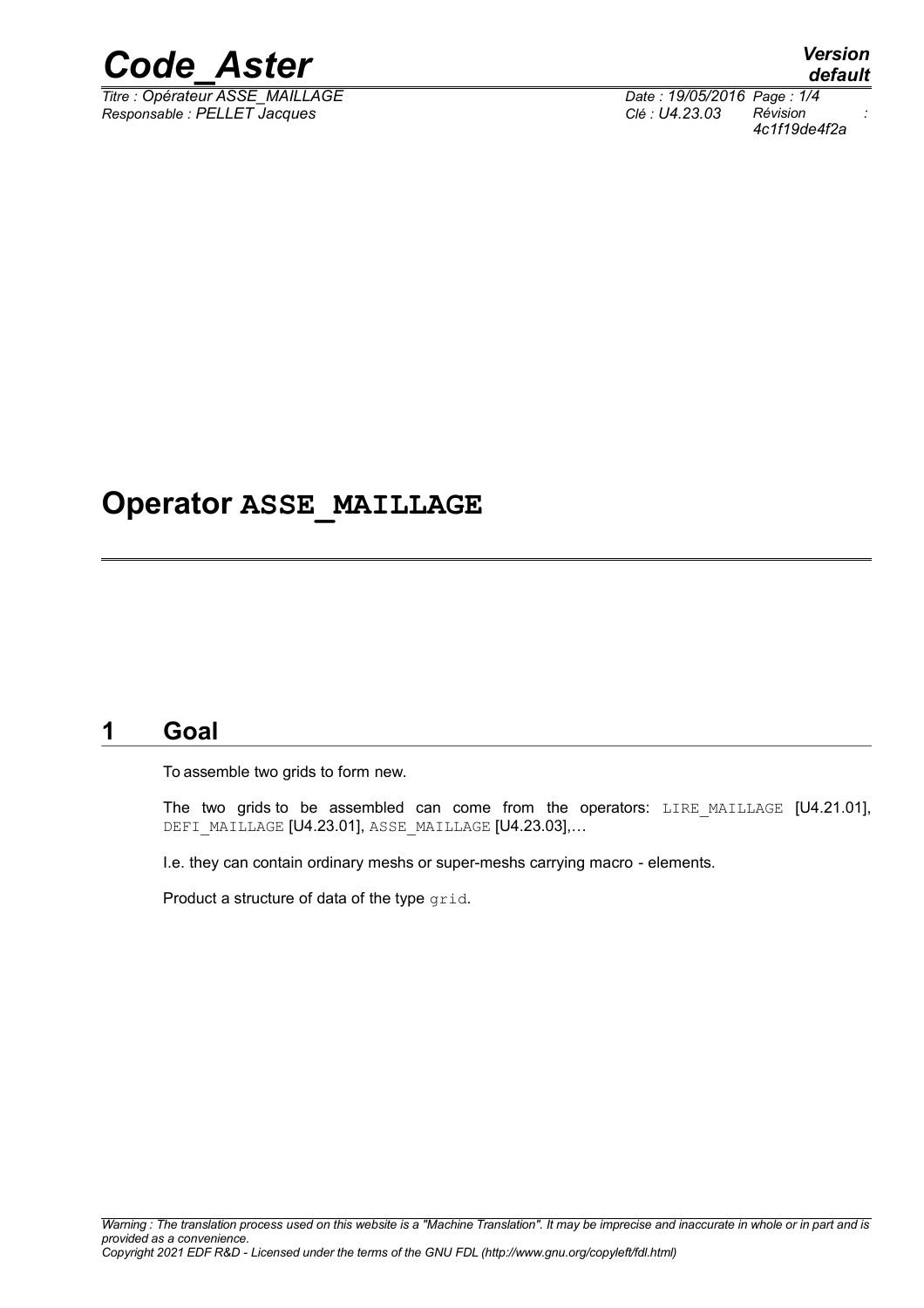# *Code\_Aster Version*

*Titre : Opérateur ASSE\_MAILLAGE Date : 19/05/2016 Page : 2/4 Responsable : PELLET Jacques Clé : U4.23.03 Révision :*

*4c1f19de4f2a*

### **2 Syntax**

mac (sd\_maillage) = ASSE\_MAILLAGE **(** # names of two grids to be assembled:  $\bullet$  MAILLAGE 1 = ma1, [grid]  $\bullet$  MAILLAGE<sub>-2</sub> = ma2, [grid] # type of operation to be realized on the two grids<br>• OPERATION = / 'JOINING', #to restick  $\bullet$  OPERATION = / 'JOINING', / 'SUPERIMPOSES', #to superimpose / 'SOUS STR', #pour to assemble #grids containing #macronutrients # If OPERATION=' COLLAGE' ♦ COLLAGE=\_F (  $\bullet$  GROUP MA 1 = gma1, [gr\_maille]  $\bullet$  GROUP MA 2 = gma2, [gr\_maille]), **)**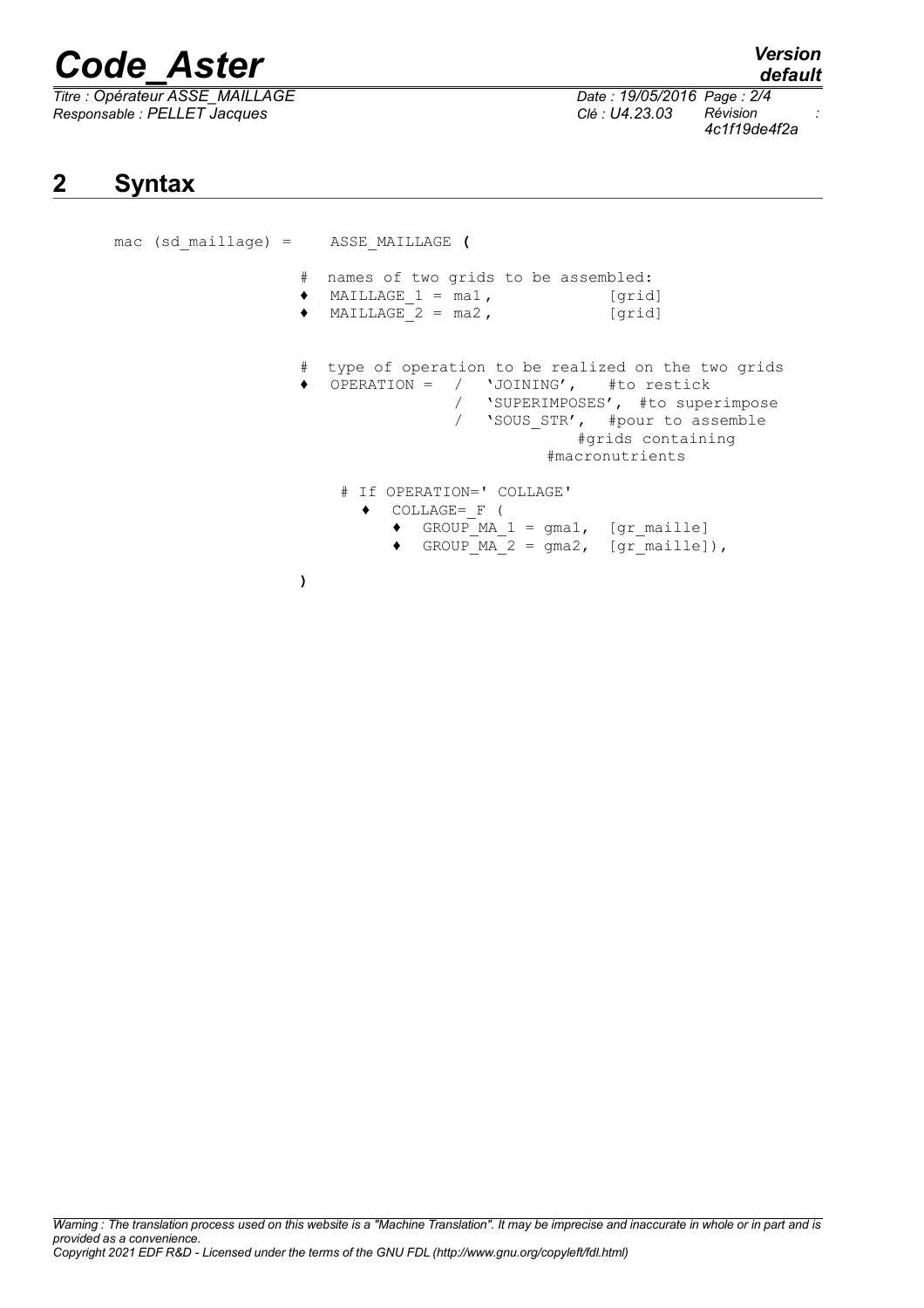## *Code\_Aster Version*

*Titre : Opérateur ASSE\_MAILLAGE Date : 19/05/2016 Page : 3/4 Responsable : PELLET Jacques Clé : U4.23.03 Révision :*

*default*

*4c1f19de4f2a*

#### **3 Operands MAILLAGE\_1 and MAILLAGE\_2**

MAILLAGE  $1 = \text{mal}$ , MAILLAGE  $2 = \text{ma2}$ ,

ma1 and ma2 are the names of the two grids to be assembled.

#### **4 Operand OPERATION = 'SUPERIMPOSES'**

With choice 'SUPERIMPOSES', all the entities (meshs, nodes, groups of meshs and groups of nodes) of two grids are preserved. The only problem to be regulated relates to the name as of these entities (possible conflict of names because them two grids can contain, for example, of the same nodes name).

To solve these possible problems of names:

- 1) The nodes and the meshs are always famous. That wants to say that the user cannot know the name of the nodes and meshs of the grid result. It will have in general to use (what is always advised) the names of groups of meshs and groups of nodes. Or it will have to print the grid to know the selected names.
- 2) The names of the groups of nodes and the groups of meshs are preserved within the limit of the possible one. If two groups of meshs (or two groups of nodes) have the same name in two grids, the group coming from the 2nd grid is famous automatically and the name change is indicated in the file of message.

#### **5 Operand OPERATION = 'JOINING'**

The operation 'JOINING' is used to connect two grids which would have been with a grid independently in two distinct files (for example by two different teams).

If them two grids are not coherent on their interface (different discretization), the user will not have another choice only to use the functionality AFFE CHAR  $*/$ LIAISON MAIL to bind the degrees of freedom of two grids which will remain topologically disjoined. It will have to then use the operation 'SUPERIMPOSES'.

If on the other hand, them two grids were designed to be restuck, it will use the operation 'JOINING'. For that, it will have to take the precaution to name them two groups of meshs (of interface) which will make it possible to restick them two grids. Moreover these two groups of meshs must be geometrically coïncidents. The user will write then:

```
OPERATION=' COLLAGE', COLLAGE= F (GROUP MA 1=' qma1', GROUP MA 2=' qma2',),
```
Groups of meshs gma1 and gma2 will then be amalgamated. More precisely:

- 1) meshs of gma1 and gma2 will be removed,
- 2) nodes of  $qma2$  will remain (but will be orphan),
- 3) nodes of gma1 will connect them two grids.

Before amalgamating them two groups of meshs  $\text{qma1}$  and  $\text{qma2}$ , it code will check that the nodes of these two groups of meshs are well coïncidents (with a tolerance of  $0.001$  time the length of smallest edge two grids).

Conflicts of names of the entities of two grids are regulated in the same way that for the operation 'SUPERIMPOSES' (see above).